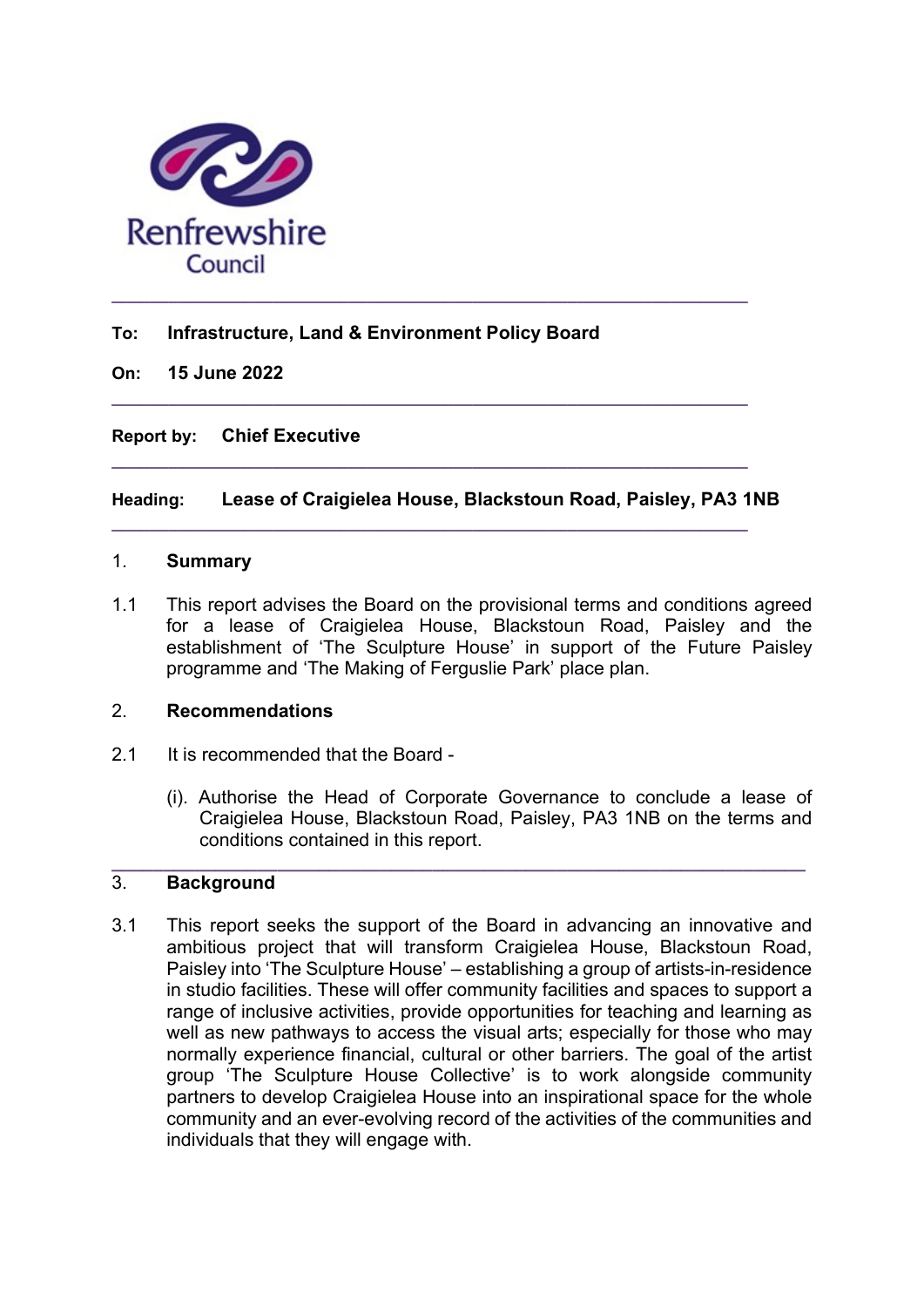- 3.2 At the heart of the Sculpture House Collective are artists that worked in the Ferguslie Park community during the 'Making of Ferguslie Park' place planning work (in 2020 and 2021). This work identified a community priority for artist space and the reuse of vacant property as the basis for neighbourhood space for arts, crafts, community and young people events. The Sculpture House proposal is a response to this. The proposition has emerged over several months with support of Council and ONE REN officers involved in the Future Paisley programme. Ongoing monitoring of the Project will be led by Future Paisley.
- 3.3 The Sculpture House and the work of the Collective is intended to:
	- Deliver studio space for local artists and community groups through significant investment in the property via their own independent fundraising strategy.
	- Provide Renfrewshire Council with 120 days per annum of time and services in the fields of visual arts, socially engaged practice, creative skills and social inclusion. This will include:
		- i. Managing premises hosting a community of artists and a range of creative practices in Renfrewshire.
		- ii. Delivering skill sharing, workshop access, classes, exhibition and economic opportunities for professional artists and the wider community.
		- iii. Enabling individuals or communities who might experience barriers to cultural participation to gain meaningful access to the visual arts within their community.
		- iv. Supporting the Council to embed arts and creativity in community engagement that influences planning, urban design and the architecture of communities and towns and villages in Renfrewshire.
- 3.4 Craigielea House is a former council office property that was declared surplus in 2010 but has been occupied by a series of temporary occupants. The building was also used as a temporary store, particularly for election/polling station set up equipment, but that too has been reorganised therefore allowing vacant possession of the property to be offered.
- 3.5 Refurbishment works are being undertaken by the Council at these premises to ensure they are suitable for let. This focusses on the premises being fully wind and watertight. Funding for these works comes from the Scottish Government funded Place Based Investment Programme being delivered by the Economy and Development Team.
- 3.6 The delivery of this project is so embedded in the delivery of the aims of the Future Paisley project and The Making of Ferguslie Park as to justify why the property has not been placed on the open market for rent and as the basis for a concessionary rent being applied. A long-term lease of 20 years is proposed with tenant options for break at year 5 and year 10. The project will only advance however on satisfactory conclusion of a partnership agreement between the Council and the Sculpture House Collective which means the value of services delivered is equivalent to market rent and provides best value to the Council.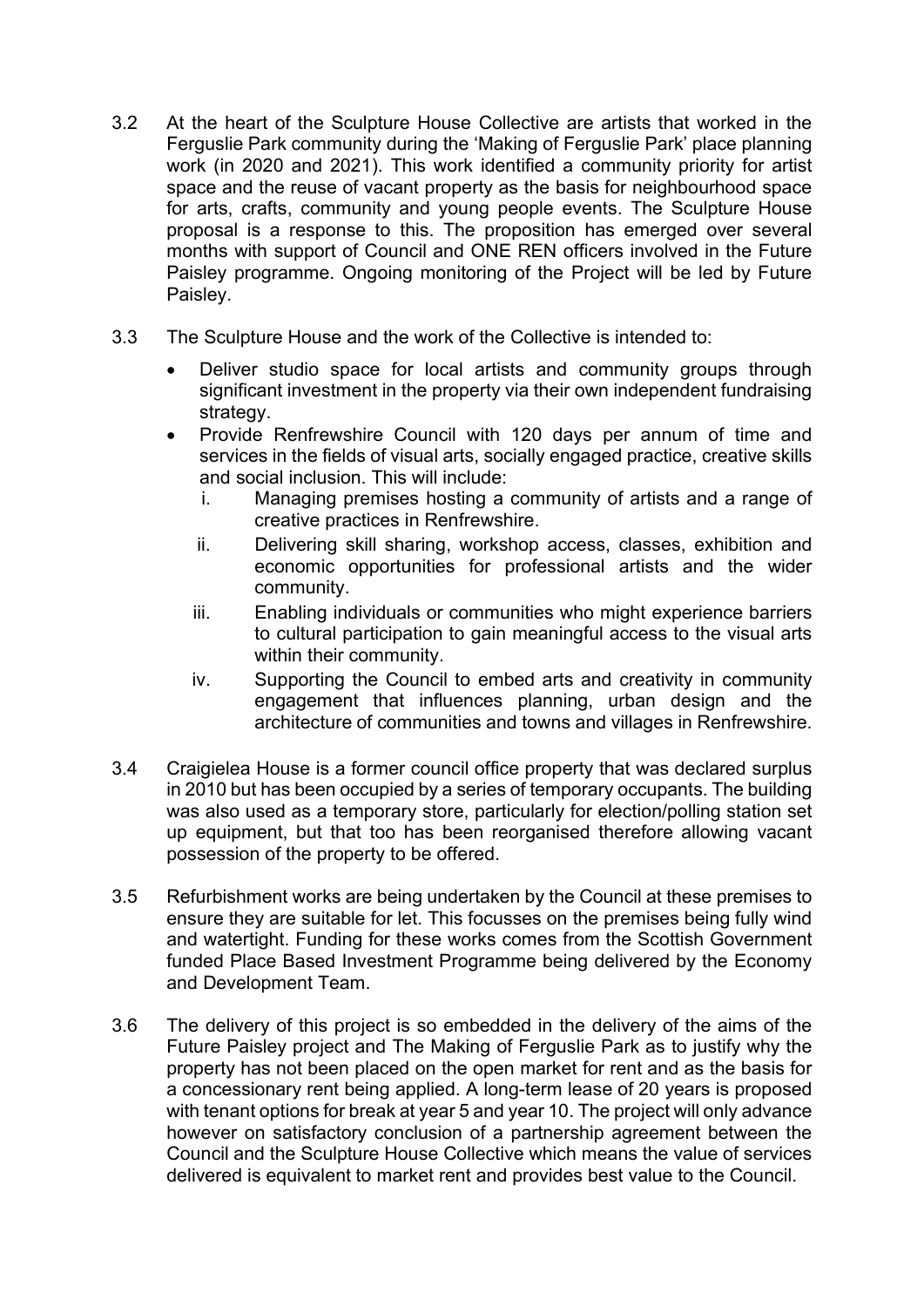# 4. Proposed terms and conditions of lease

4.1 Discussions have taken place with Sculpture House Collective CIC (SC699021), and the following main terms and conditions of lease have been provisionally agreed.

| 1. | <b>PROPERTY</b>    | Craigielea House, Blackstoun Road, Paisley, PA3 1NB extending<br>to a net internal area of 243.1 sq m $(2,617 \text{ sq ft})$                                                                                                                                                                                                                                                                                                                                                                                                                                                                                                                                                                                     |
|----|--------------------|-------------------------------------------------------------------------------------------------------------------------------------------------------------------------------------------------------------------------------------------------------------------------------------------------------------------------------------------------------------------------------------------------------------------------------------------------------------------------------------------------------------------------------------------------------------------------------------------------------------------------------------------------------------------------------------------------------------------|
| 2. | <b>LANDLORD</b>    | <b>Renfrewshire Council</b>                                                                                                                                                                                                                                                                                                                                                                                                                                                                                                                                                                                                                                                                                       |
| 3. | <b>TENANT</b>      | Sculpture House Collective CIC (SC699021)                                                                                                                                                                                                                                                                                                                                                                                                                                                                                                                                                                                                                                                                         |
| 4. | <b>USE</b>         | The property to be used as artists' studios and an arts hub for<br>community activity. It is the responsibility of the tenant to ensure<br>the correct planning consents are in place for the proposed use.                                                                                                                                                                                                                                                                                                                                                                                                                                                                                                       |
| 5. | <b>TERM</b>        | 20 years with tenant only break options at year 5, year 10 and year<br>15.                                                                                                                                                                                                                                                                                                                                                                                                                                                                                                                                                                                                                                        |
| 6. | <b>RENT/REVIEW</b> | £1 per annum if asked. This concessionary rent is permitted on<br>the basis that the social impact value of the activities delivered by<br>the tenant is equivalent or more than the market rent. Social value<br>will be monitored and reported as part of Renfrewshire Council's<br>Future Paisley evaluation framework. Confirmation of artist<br>resource investment and intended outcomes will be included in a<br>formal partnership agreement between the tenant and the Council<br>and appended to the lease.<br>There will be a review of the market rent every 5 years. The rent<br>will remain at a concessionary level assuming the social value<br>continues to equal or exceed the reviewed figure. |
| 7. | <b>ALIENATION</b>  | Assignation of the lease is permitted subject to landlord's approval.<br>Sub-letting to be permitted subject to landlord's approval (not to be<br>unreasonably withheld or delayed), only to cultural and creative<br>practitioners delivering activity and outputs that contribute to the<br>agreed Sculpture House strategic outcomes and intended impacts.                                                                                                                                                                                                                                                                                                                                                     |
| 8. | <b>REPAIR</b>      | The property to be leased on a full repairing and insuring basis<br>subject to a schedule of condition (undertaken after agreed Council<br>works are completed) to be appended to the lease. The landlord<br>will undertake agreed works prior to the date of entry, thereafter<br>the tenant is entirely responsible for the repair of the premises and<br>grounds included in the lease. This includes the temporary<br>buildings located in the grounds.                                                                                                                                                                                                                                                       |
| 9. | <b>ALTERATIONS</b> | Alterations permitted subject to landlord's approval (not to be<br>unreasonably withheld or delayed). It will be an essential condition<br>of approval that all necessary consents are in place and statutory<br>certificates are updated as necessary.                                                                                                                                                                                                                                                                                                                                                                                                                                                           |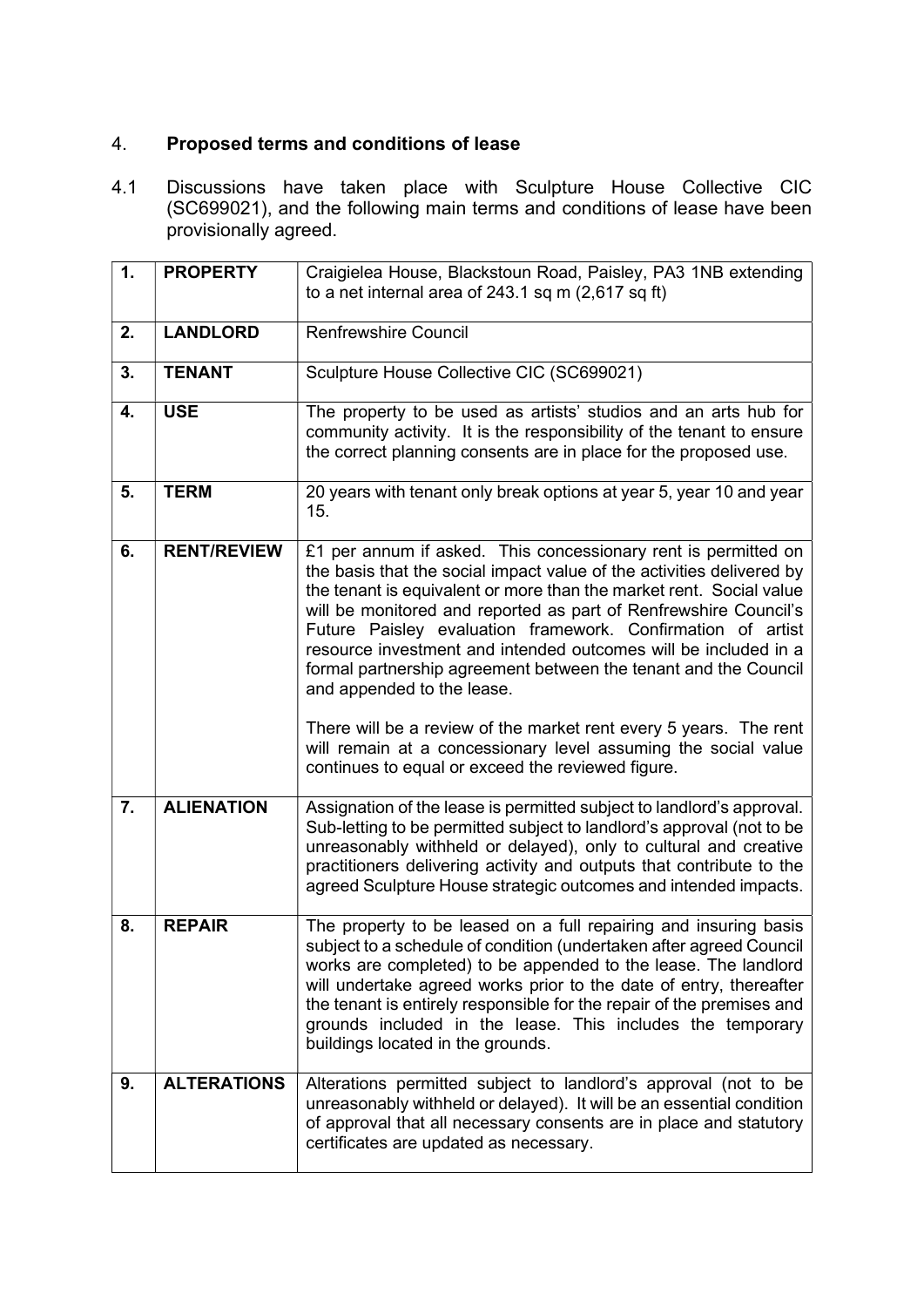| 10 <sub>1</sub> | <b>INSURANCE</b>               | The landlord will insure the building and recharge the premium to<br>the tenant. The tenant is responsible for all other insurance<br>including, but not limited to, public liability and contents. |
|-----------------|--------------------------------|-----------------------------------------------------------------------------------------------------------------------------------------------------------------------------------------------------|
| 11.             | <b>RATES</b>                   | The tenant to be responsible for all local authority charges on the<br>building.<br>The current rateable value of the property is £13,500.                                                          |
| 12.             | <b>UTILITIES</b>               | The tenant to be responsible for all utility costs relating to the<br>building.                                                                                                                     |
| 13.             | <b>DATE OF</b><br><b>ENTRY</b> | 15 August 2022, subject to confirmation and board approval                                                                                                                                          |